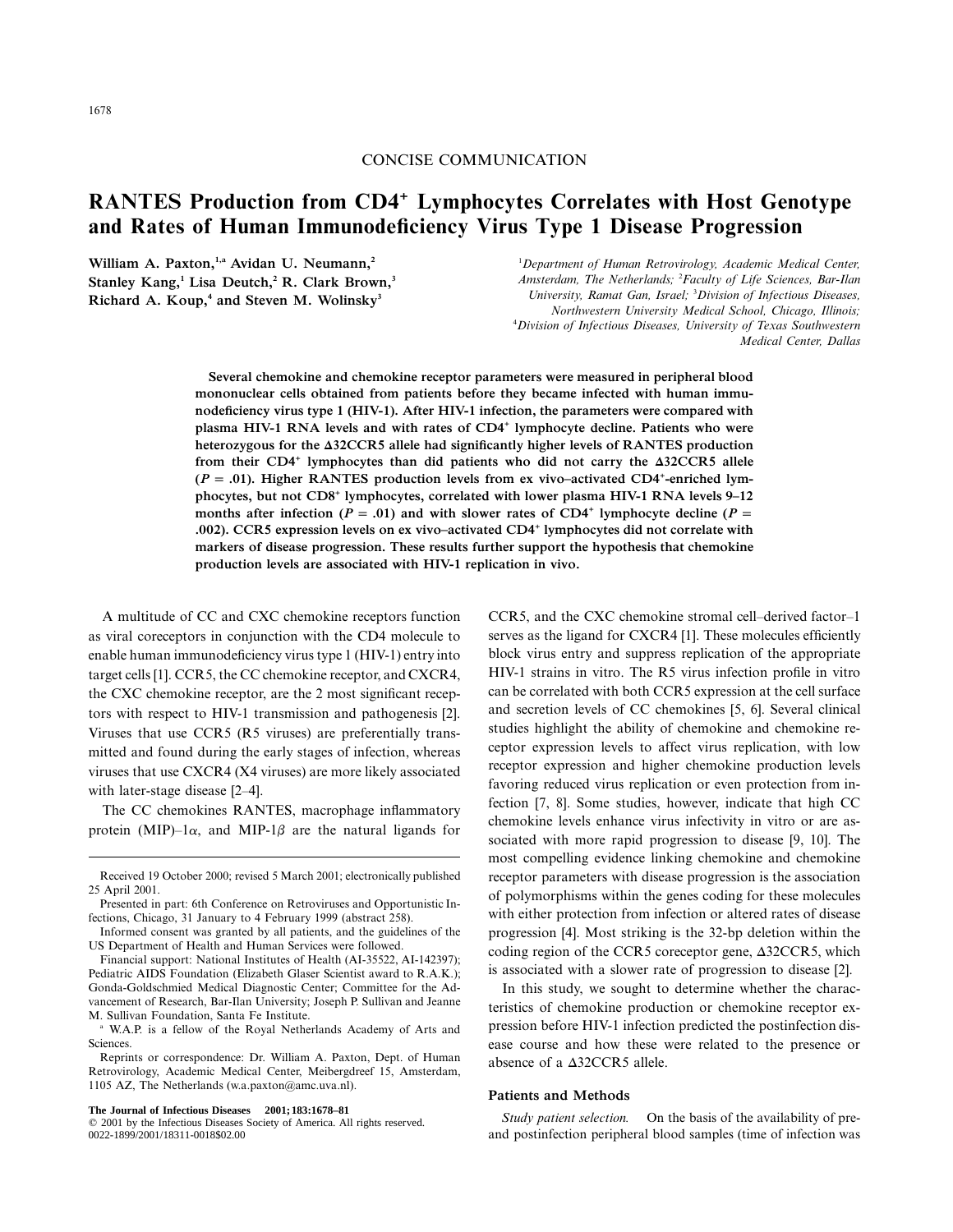documented by measurements of plasma HIV-1 RNA), we selected 56 men who were enrolled in the Chicago component of the Multicenter AIDS Cohort Study, a natural history study of men at risk for HIV-1 infection. Study participants were stratified by the level of HIV-1 RNA in plasma 6 months after the extrapolated time of infection and by the rate of declining  $CD4<sup>+</sup>$  T cell numbers over time. Patients were excluded from the study if the isolated virus strain used CXCR4 for virus entry [11]. We selected an additional 20 men who remained uninfected to serve as control subjects.

*In vitro infectivity assay.* Viable cryopreserved peripheral blood mononuclear cells (PBMC) were thawed, were stimulated with 5  $\mu$ g/mL of phytohemagglutinin (PHA), and were carried in culture medium (RPMI 1640 supplemented with antibiotics and 10% fetal bovine serum) containing 100 U/mL interleukin-2. Ten days after culture, the cells were enriched for  $CD4^+$  or  $CD8^+$  lymphocytes by use of the corresponding immunomagnetic beads. The in vitro virus infection assays were done as described elsewhere [2]. All PHAstimulated PBMC culture supernatants were monitored on day 10 for the presence of p24, to exclude endogenous HIV-1 activity.

*Chemokine and chemokine receptor expression levels.* RANTES production levels were measured from purified  $CD4^+$  and  $CD8^+$ lymphocytes. Enriched CD4<sup>+</sup> and CD8<sup>+</sup> lymphocytes were cultured separately at  $1.0 \times 10^6$  cells/mL for 4 days after separation, and RANTES levels were determined by use of a commercially available immunoassay (R&D Systems). The CCR5 and CXCR4 cell surface expression levels were determined by fluorescence-activated cell sorter (FACS) analysis, using monoclonal antibodies 3A9 and 2G12, respectively, as described elsewhere [5]. CCR5 and CXCR4 mRNA expression levels were determined by use of real-time kinetic reverse transcriptase–polymerase chain reaction (PCR) assays. In brief, internal sequence-specific probes linked to 2 fluorescent dyes (a  $5'$  reporter and a  $3'$  quencher) were added to the PCR mix before initiating amplification of the specific target sequences. The efficiency of amplification was determined by coamplification of an exogenously added unique RNA standard of known copy number prepared by in vitro transcription with DNase treatment to ensure the absence of contaminating DNA.

*Statistical analysis.* Fisher's exact  $(2 \times 2 \text{ tables})$  and  $\chi^2$  $(N \times N$  tables) tests were used to determine the statistical significance of differences in the distribution of categorical variables between groups. The nonparametric Wilcoxon rank sum test was used to determine the statistical significance of differences in continuous variables among the different groups. Correlation among variables was evaluated by use of Spearman's nonparametric test. Significance was established at  $P < .03$ .

## **Results**

To determine whether an array of chemokine or chemokine receptor phenotypes correlated with markers of disease progression and/or the  $\triangle 32CCR5$  genotype, we measured virus infectivity and levels of CCR5 and CXCR4 mRNA and RANTES in CD4<sup>+</sup> and CD8<sup>+</sup> lymphocyte cultures. For our study material, we isolated  $CD4^+$  and  $CD8^+$  lymphocytes from PBMC from patients before the extrapolated time of infection and compared our in vitro assay findings to the postinfection markers of disease progression for each corresponding donor. For the  $\triangle 32CCR5$ 

comparison, we also incorporated a group of uninfected control subjects. Because of variations in the number of recovered activated lymphocytes, not all parameters could be studied for all of the study patients. All data points available have been included in presentations and data analysis.

*HIV-1 infectivity of CD4 lymphocytes in vitro.* We sought to determine whether there were differences in either R5 or X4 virus replication in CD4<sup>+</sup> lymphocytes isolated before infection. There was no association between replication of R5 or X4 viruses and plasma HIV-1 RNA levels or the slope of CD4 lymphocyte decline (data not shown). We also found no association between infectivity profiles and the different CCR5 genotypic subgroups.

*CCR5 and CXCR4 expression levels on CD4 lymphocytes.* Since cell surface expression profiles of CCR5 are associated with R5 virus replication levels in vitro, we measured the cell surface expression levels of CXCR4 and CCR5 on ex vivo– activated cells [6]. We tested PHA-activated bulk PBMC and cells enriched for  $CD4^+$  lymphocytes on days 4, 7, and 10, by standard FACS analysis, using monoclonal antibodies 2G12 and 3A9. CCR5 and CXCR4 mRNA expression levels also were analyzed on PHA-activated PBMC and CD4<sup>+</sup>-enriched lymphocytes. No associations were found for cell surface expression or mRNA expression patterns with the levels of viral RNA in plasma or rates of CD4 cell decline (data not shown) or between CCR5 expression patterns and the  $\triangle 32$ CCR5 allele.

*RANTES levels in CD4<sup>+</sup> and CD8<sup>+</sup> <i>lymphocyte cultures.* Because we showed previously that the level of RANTES in the culture supernatant of activated  $CD4<sup>+</sup>$  lines and clones correlates with levels of MIP-1 $\alpha$  and MIP-1 $\beta$  and because RAN-TES is the most potent inhibitor of HIV-1 replication in vitro [12], we measured the levels of this CC chemokine in the culture supernatants of activated  $CD4^+$  and  $CD8^+$  lymphocytes isolated from preinfection PBMC. We observed a wide range of values for the RANTES levels in PHA-activated  $CD4<sup>+</sup>$  lymphocyte culture supernatants (figure 1). When we examined the RANTES levels according to the  $\Delta 32CCR5$  allele, we found a statistical difference  $(P = .01)$  between patients who were heterozygous for this allele (mean, 1305 pg/mL) and CCR5 wildtype patients (mean, 790 pg/mL; figure 1).

We also compared the in vitro RANTES secretion results with the postinfection plasma viral RNA measurements and rates of CD4<sup>+</sup> lymphocyte decline. When comparing the RAN-TES secretion profiles for preinfection CD4<sup>+</sup> lymphocytes, we found a negative statistical correlation for viral RNA measurements in plasma  $(r_s = -0.4; P = .01)$  and a positive correlation for rates of CD4 lymphocyte decline  $(r_s = 0.5; P =$ .002). No statistically significant association was noted between plasma HIV-1 RNA levels or CD4 cell slopes and RANTES secretion levels from  $CD8<sup>+</sup>$  lymphocytes (data not shown). When we separated the patients into those with high versus low levels of RANTES (as determined on the basis of the median value, 764 pg/mL), we found statistically significant dif-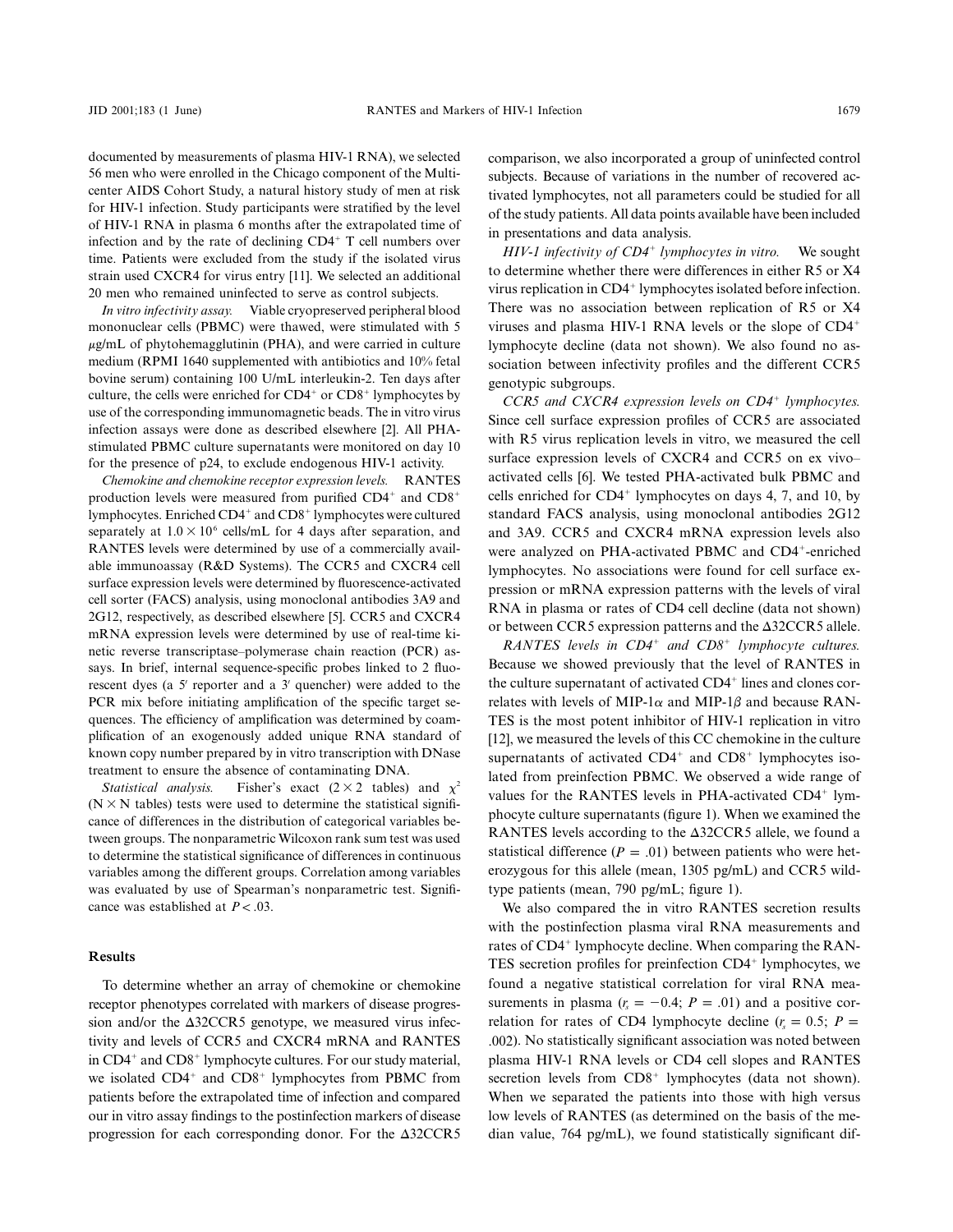

Figure 1. RANTES production levels from CD4<sup>+</sup>-enriched lymphocytes isolated from noninfected CC chemokine receptor 5 (CCR5) wild-type (CCR5-*wt/wt*) and Δ32CCR5 heterozygous patients.

ferences between the 2 groups (figure 2). We found differences for both mean plasma HIV-1 RNA levels (mean, 56,643 and 3755 copies/mL for low and high secretors, respectively;  $P =$ .007) and mean rates of  $CD4^+$  lymphocyte decline (mean,  $-109$ and -4 cells/mL per year for low and high secretors, respectively;  $P = .005$ ). Of interest, when we removed the  $\Delta 32/CCR5$ patients from the analysis, we still obtained statistical significance when comparing RANTES secretion levels from the  $CD4<sup>+</sup>$  lymphocytes with both plasma viral RNA measurements and rates of CD4 cell decline, which suggests that the presence of this allele alone cannot account for the result  $(P < .01)$ .

#### **Discussion**

We showed previously that CC chemokine levels and CCR5 expression levels correlated with HIV-1 R5 virus infectivity in

vitro and, therefore, wanted to determine whether these factors correlated with in vivo markers of disease progression [5, 6]. To do so, we analyzed several chemokine and chemokine receptor profiles in ex vivo–activated  $CD4^+$  and  $CD8^+$  cell populations generated from PBMC obtained 9–12 months before HIV-1 infection and compared the results with in vivo markers of disease progression after infection. From the parameters that we measured, we identified that patients with the higher CD4 lymphocyte culture levels of RANTES before infection had lower plasma HIV-1 RNA levels and slower rates of CD4 lymphocyte decline after infection. Higher levels of RANTES in the supernatants of cultured  $CD4<sup>+</sup>$  lymphocytes also were observed in patients who were heterozygous for the  $\Delta 32CCR5$ allele, a finding in support of our previous report [5].

We used pre- rather than postinfection samples, to eliminate the possibility that HIV-1 replication could skew the RANTES production profiles by altering the lymphocyte subsets being propagated in culture. Although it is unlikely, we cannot rule out the possibility that the exposure of these patients to HIV-1 antigen encountered during the period before the presumed time of infection in some way influenced our results. However, we observed no difference in the spectrum of RANTES secretion patterns between the patients who became infected and nonexposed control subjects (data not shown). In addition, mitogen activation of the cells with PHA is likely to have obscured any influence of HIV-1–specific lymphocyte responses.

No correlations were observed between virus infectivity profiles, cell surface CCR5/CXCR4 or CCR5/CXCR4 mRNA expression levels, and plasma HIV-1 RNA levels or CD4<sup>+</sup> T lymphocyte decline. This may be a reflection on the duration and method of the stimulation employed in these experiments.

The results presented here support a number of studies describing an association between CC chemokine production levels from activated PBMC and clinical course [7, 8]. A previous study, strongly supported by our own findings, demonstrated that  $CD4^+$  lymphocyte clones, but not  $CD8^+$  lymphocyte



Figure 2. Plasma human immunodeficiency virus–1 RNA levels (copies/mL) 9–12 months after infection *(A)* and decline of CD4<sup>+</sup> cells (cells/ mL/year; *B*) dependent on the median RANTES production level (764 pg/mL) from CD4<sup>+</sup>-enriched lymphocytes.